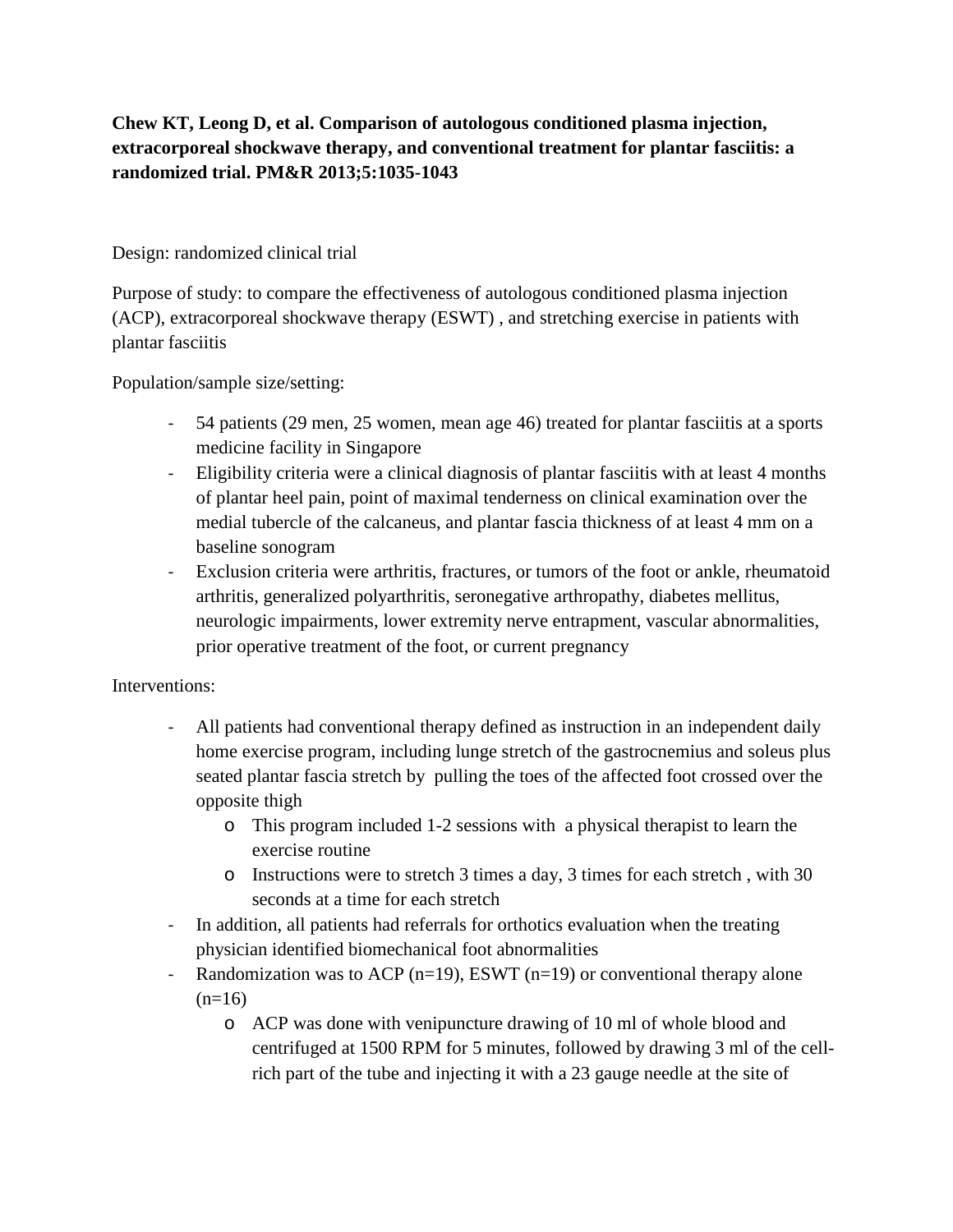plantar fascia thickening and tenderness at the medial calcaneal tubercle under ultrasound guidance

o ESWT was done in two sessions one week apart with 2000 shock waves over a period of 10 minutes, beginning at  $0.02 \text{ mJ/mm}^2$  and progressing to  $0.42$ mJ/mm2 without local anesthesia

### Outcomes:

- Followup was done at 1 month, 3 months, and 6 months after the interventions were done
- The primary outcomes were median change scores from baseline on pain VAS, on the ankle-hindfoot scale of the American Orthopedic Foot and Ankle Society (AOFAS), and on plantar fascia thickness at the medial calcaneal tubercle insertion site
- The conventional treatment group had slightly better VAS and AOFAS scores at baseline compared to the other two groups, and the final VAS and AOFAS scores were similar for all three groups, all of whom improved compared to baseline
- However, the analysis of change scores for pain VAS showed higher median change scores for the ACP and ESWT groups compared to the conventional group at one month (though the 3 and 6 month median change scores were not significantly different between groups)
	- o The median change scores for ACP and ESWT groups were the same, 2.0 points, compared to 0.75 points for the conventional treatment groups
- For AOFAS change scores, the median changes were greater for ACP (10 points) and for ESWT (14.5 points) than for conventional treatment (0.5 points) at one month; at 3 months, the median change scores were 15 points, 21 points, and 5 points; at 6 months, the median change scores were 36 points, 28 points, and 15.5 points respectively
- No adverse events were reported an any of the groups

## Authors' conclusions:

- ACP and ESWT were comparable in terms of pain relief and functional improvement as assessed by the AOFAS scores, and both were superior to conventional treatment alone
- The subjects were not blinded to treatment assignment, and this could have influenced their perceptions of their improvement, since two of the treatments could have been seen as involving high technology
- The patients did not keep a compliance log for their exercises or orthotic use, and they did not keep a pain medication use or activity log during the study
- ACP and ESWT may be considered in patients whose plantar fasciitis symptoma hae not responded to conventional treatments